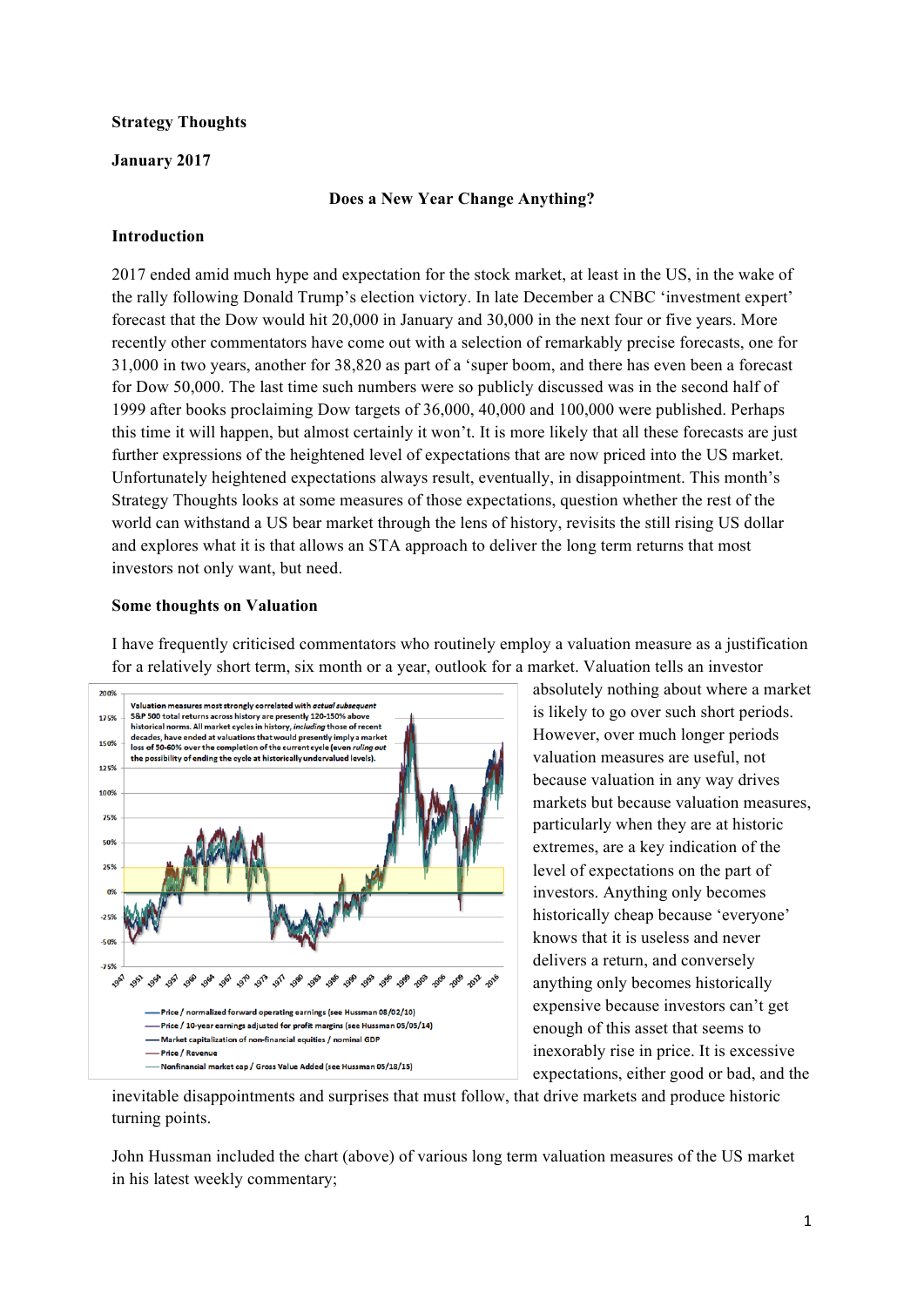Given that long term valuation measures are an indication of investor expectations then it should be of grave concern to all investors that expectations now are more stretched than they were ahead of the Global Financial Crisis and more stretched than at any point in the last seventy years with the exception of the speculative peak associated with the tech boom of the late nineties. None of the previous peaks of historic long term valuations have ended well and, as Hussman notes in the chart, such extreme valuations have always resulted in a 50-60% bear market.

None of this means that the US market cannot continue higher, but even greater extreme valuations will be followed by an even more severe bear market. Hussman concluded his latest weekly commentary with the following;

While we're seeing persistent signs of dispersion, particularly across interest-sensitive sectors, my sense is that investors are mistaking the market gain in 2016 as a repudiation of the idea that extreme valuations, dispersion across market internals, and overextended conditions are of real concern. My own expectation is that even if there is a longer life to this bull market, the 2016 gain will be erased rather soon, in a quite ordinary late-stage correction, much like those that emerged with increasing frequency approaching other major market peaks. Our outlook will change with conditions, particularly with respect to valuations, market internals, and the presence or absence of overextended syndromes. For now, the stock market is now much like Wile E. Coyote temporarily hovering just past the edge of a cliff. The moment of descent isn't clear, but I believe it would be a mistake to climb onto his shoulders.

I would summarise the first sentence of his conclusion as simply that the long term expectations of US investors are at an historic extreme.

# **Expectations**

Before Christmas I noted that it was incredible how attitudes had shifted in the wake of the surprise outcome of the US election. Ahead of the election there was a very widespread belief that a Trump victory would plunge the world into chaos and depression, yet, after a hiatus of only a few hours on election night, markets have rocketed higher. The long term fear once associated with a Trump victory may actually turn out to be well founded but the eagerness with which attitudes shifted should be seen as a very major warning sign. New bull markets are greeted with great scepticism and doubt, they are not readily and eagerly embraced.

As 2015 ended strategists at major Wall Street firms had relatively subdued forecasts for the year ahead according to Business Insider, and even the most bullish forecaster twelve months ago underestimated how high the US market may rise. Now, in the wake of the Trump inspired rally, Business Insider is reporting that;

For next year, no strategist at a top Wall Street firm forecasts that the bull market will end. Many expect America's largest companies to return to earnings growth and to see other benefits from Trump's promises to cut taxes and ease regulations. (emphasis added)

I have highlighted in the past that expectations through a bull market tend to be characterised as consistently underestimating how high it may ultimately go until close to the end when the consensus shifts to one of overestimation. Such a transition, in what is one of the longest running and rewarding bull markets in history, may now be occurring. This shift over the last twelve months can be seen in many sentiment indicators, including CNN Money's Fear and Greed monitor which twelve months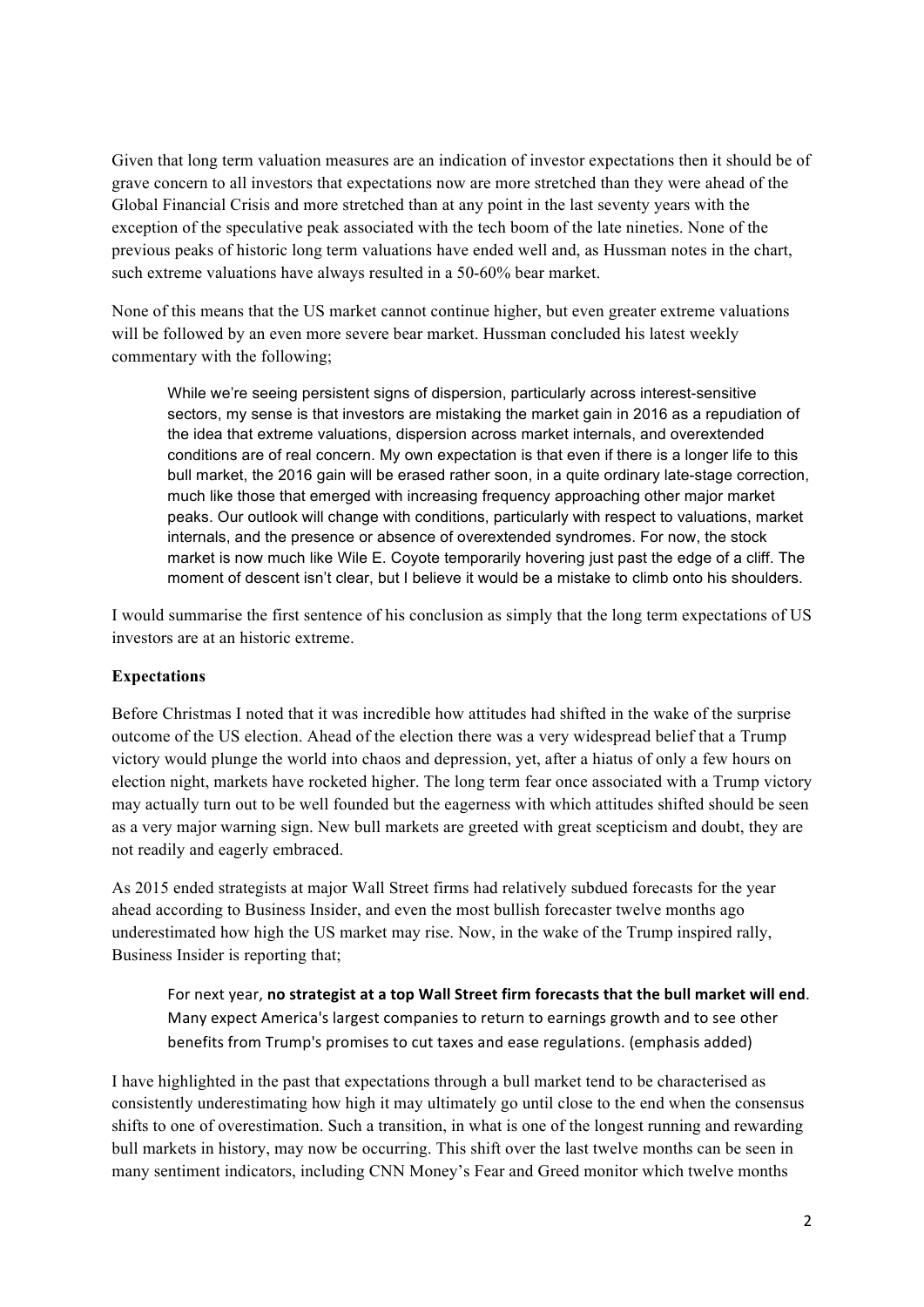ago was signaling extreme fear, as it was ahead of the election. It has now been sitting at extreme greed or greed for several weeks.

# **How good has the last few years really been?**

The success of the US market, along with the more recent strength in the US dollar, has somewhat masked how difficult the last ten years or more has been for most investors. I have long maintained that the true long term peak of the great secular bull market of the eighties and nineties in most developed markets was seen in early 2000. What has been endured since then has been a cyclical bear market into the 2002/3 lows, a cyclical bull market to the 2007 highs, a cyclical bear market down to the 2009 lows and finally a cyclical bull market that for much of the developed world ended a number of years ago but is still under way in the US and a few other markets. The result of this has been that a US dollar investor in the developed world outside of the US has received virtual zero return, even including dividends, since the 2007 peak and has endured a negative total return for the last two and a half years.

The US investor focussed solely on the US market has naturally fared much better with a total return of close to 100% since the 2007 peak and obviously much more since the 2009 low.

This success of the US market has understandably produced a heightened level of expectation on the part of investors as discussed earlier. However, this outperformance of the US versus most other markets of the world does raise an important question, how would other markets fare if the US did suffer the kind of bear market forecast by John Hussman?

# **What would a 50-60% US bear market mean for the rest of the world?**

About fourteen years ago I produced the following chart which I used extensively in presentations and newspaper articles. It showed the enormous underperformance that the rest of the world had suffered compared to the US market over the decade of the nineties.



Back then I raised the possibility that the rest of the world may well outperform the US and that holding a 'balanced' international fund that, as a result of US outperformance was very overweight the US, may not be the smart move going forward. I described owning a capitalisation weighted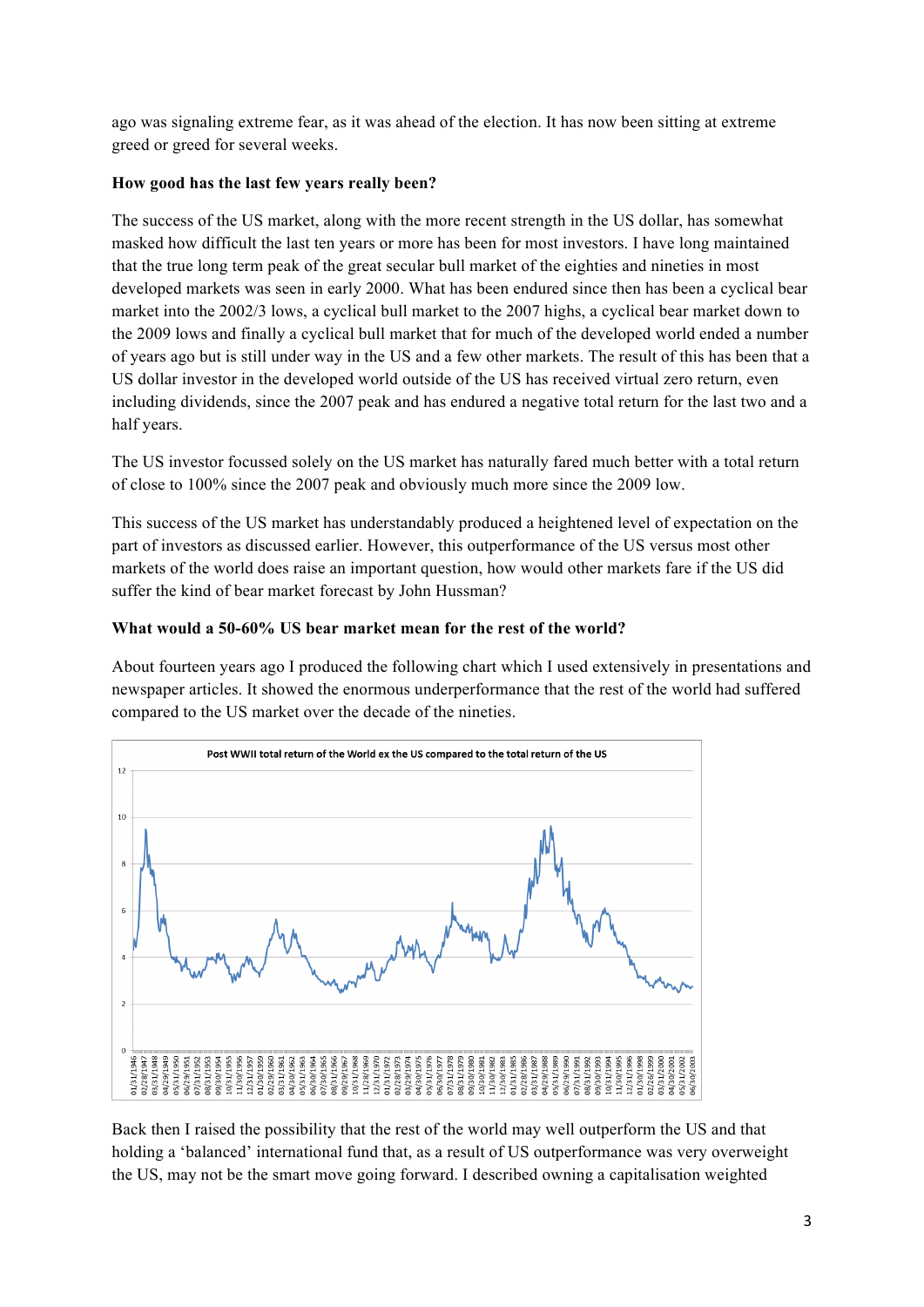global fund as akin to investing by looking through the rear view mirror, one always owned the most of what had done well which is very different from owning what may do well next.

An updated version of that chart would show that from early 2002 through to late 2007 the rest of the world did markedly outperform the US. Both regions' markets obviously rose but the rest of the world delivered total returns of close to 70% more than those generated in the US. From that point on, however, the US market has delivered better total returns through both the cyclical bear market from 2007 to 2009 and the following cyclical bull market. As a result of all this, despite that period of dramatic outperformance in the mid 2000s the relative chart above would be right back down to the depressed levels for the rest of the world that were seen in the 1960s and 2000s. The same point, about the relative attraction of the rest of the world over the US, that I made fourteen years ago can easily be made now, and should be made given the remarkable level of valuation, and so expectation, discussed earlier. But this gets us back to the question raised at the end of the previous section which put another way could be, is it likely that the rest of the world will rise if the US falls by 50-60%.

History tells us that the answer to that question is NO.

Over the last eighty or more years, whenever the US market has suffered such a dramatic decline the world excluding the US has also fallen.

The total return of the US market from its 1929 peak to its 1932 trough was 80%, over the same miserable period the rest of the world excluding the US fell by 50%. Relatively speaking this was obviously a far better outcome, but still it was a 50% loss.

From the 1937 peak to 1938 trough the US' total return was negative 50%. Over that period the rest of the world fared far better but still delivered a negative 10% return.

From 1973 to 1974 the whole world suffered a similar decline in total return, For the US this was minus 41% and everywhere else minus 40%.

More recently the results for the rest of the world have been worse than that for the US. In the 2000 to 2002 bear market the US delivered a minus 44% total return while the rest of the world delivered minus 46% and during the GFC the US total return was minus 51% while for the rest of the world the comparable figure was minus 57%.

From the extreme position that the US market now finds itself, from both an absolute valuation (expectational) standpoint and on a relative return basis compared to the world excluding the US, it is highly likely that other markets will once again outperform the US, as they did in the 1970s and 1980s and for a while in the 2000s. However, it must be remembered that this performance is highly likely to be only relative in nature. Going down less than the US market is still going down. Aiming for capital preservation through the next US decline will be far more rewarding than hoping to find a market that not only falls less but that can totally buck the US trend.

# **The US Dollar**

Last month I commented upon expectations for the US dollar and the massive reversal that had been seen in attitudes to the dollar both over the prior six months and almost six years. I concluded that commentary with;

Given this reversal I recently reduced my exposure to the US dollar by selling half my position in the ETF, UUP as it rallied to a new high.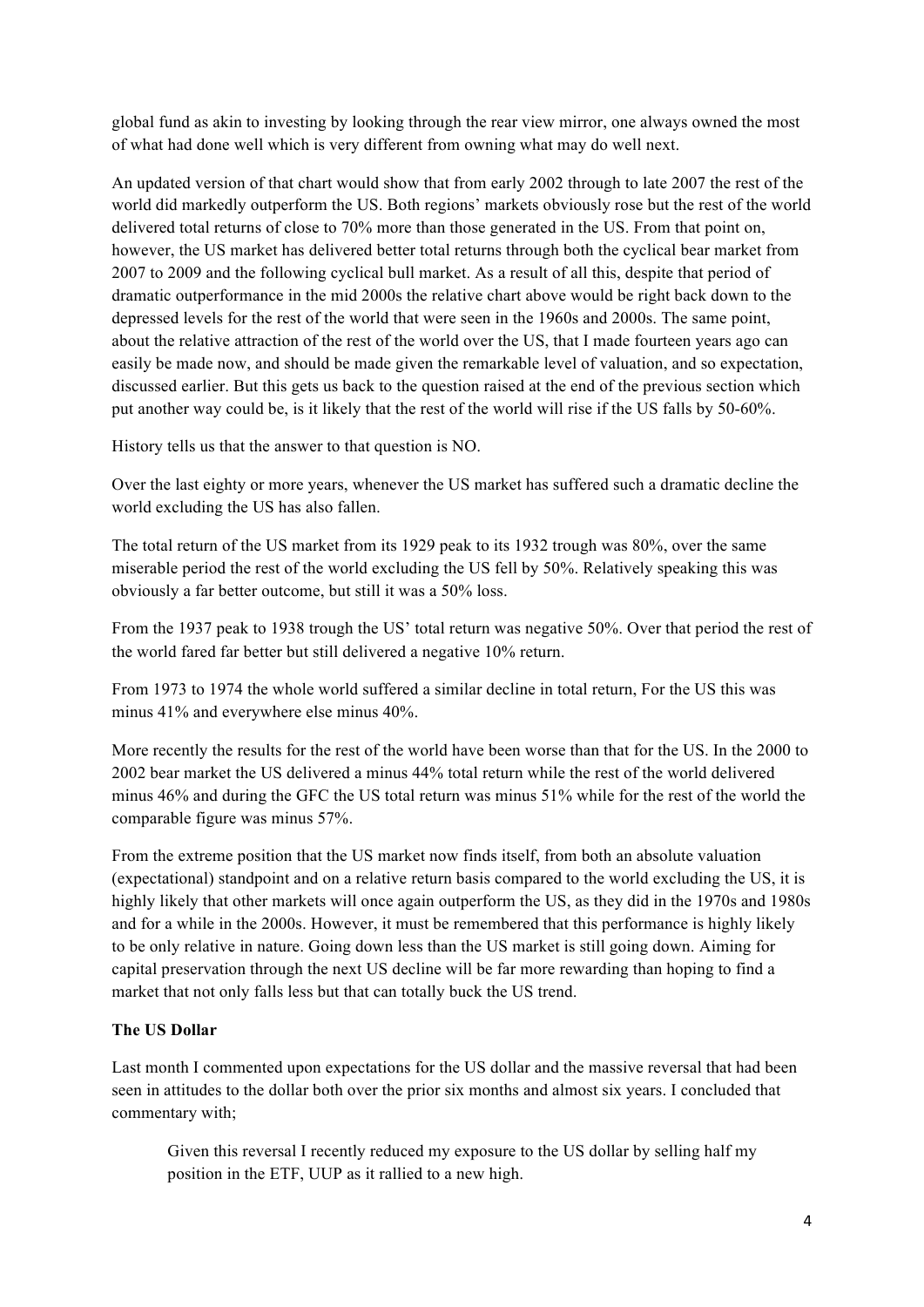I still believe that further strength in the US dollar is possible and weakness in the Kiwi is likely, however, my conviction is naturally reduced given the attitudinal shifts that have already been seen.

Since then, as can be seen in the chart (right), US dollar bullishness has only continued to grow as the currency has recorded even further new highs for the last decade. For the record I do still have my remaining half position in the ETF UUP, however, this is now more predicated on weakness from the Kiwi rather than further broad based strength on the part of the US dollar



# **Why does the STA Portfolio deliver long term performance?**

Over the Christmas break I read a financial planning blog by Michael Kitces, "How Behavioral Biases Lead To Hard-To-Capture But Sustainable Alpha", it struck a real chord with me. It highlighted the irrationality so often present in investors' decisions and how a disciplined investor, one who was able to withstand the pressure that biases place upon us all, can generate superior returns. The most essential attribute that investors need if they are to be able to do this is discipline and it is that discipline that an approach such as the STA portfolio provides.

## **Behavioural Biases**

Michael Kitces blog highlighted a number of the many biases that cause all of us to behave in a manner that could be seen as irrational, and is certainly a long way from being the cold calculating individual 'homo economicus' that forms the basis of so much of the 'theory' that supports and shields the investment industry. These biases include;

Exhibit a "recency bias", where we overweight what happened recently and extrapolate it into the future (e.g., since markets are rallying, they're going to continue to rally, and I should buy more!).

– Show an "availability bias", making us more willing to invest into stocks we can readily recall (e.g., since Apple products are popular, we presume Apple must be a good stock to invest in…even without ever actually look at the underlying investment fundamentals).

– Perceive less risk in something we have familiarity with (thus helping to explain why so many are so comfortable keeping concentrated positions in their employer – because it feels like a known quantity that is "safe", even if the employee has no actual access to special information that markets don't!)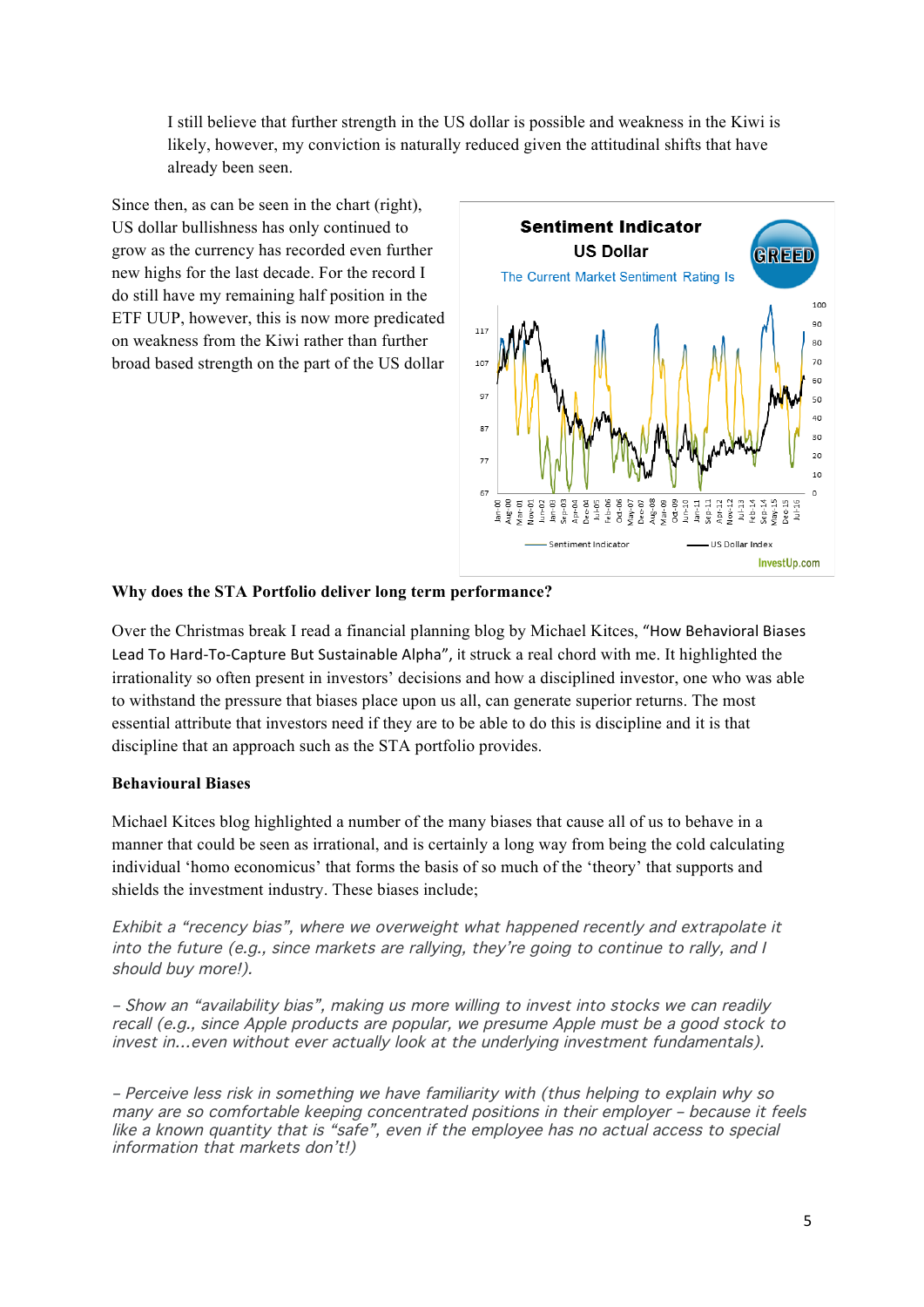– Pursue gambles that have significant upside potential, despite their improbable outcome (which explains why we continue to buy lottery tickets with a highly negative expected value)

– Exhibit a significant aversion to losses and debt

– Move with the herd, showing a strong bias to do what everyone else is doing, and avoid the risk that comes with being singled out (especially if there's a bad outcome and someone needs to be blamed

All these biases result in markets trending, extending and then cracking. Capturing as much of the trend as possible and avoiding the pain of the crack must be the aim of any investor seeking long trem satisfactory returns.

#### **CGM Focus Fund** 70 60 50 40 30 20 10  $\overline{0}$ 3/01/2086 3/01/2006 3/01/2001 3/01/2005 3/01/2004 3/01/2000 3/01/2003 3/01/2009 **01-1202-2012** 3/01/2012

**Discipline, or why most investors lose!**

As 2009 drew to a close the Wall Street Journal profiled some of the best mutual fund managers of the prior decade. The standout winner was the \$3.7 billion CGM Focus Fund. run by Ken Heebner in Boston.

The fund had delivered an annual return of more than 18% a year over the decade, more than 3% more than its nearest rival, but that decade had been volatile, as the chart of the fund's total return

shows:

The result of that extreme volatility was that the average investor in CGM got nothing like the high double digit return the fund actually produced. In fact according to Morningstar the average investor in CGM actually LOST 11% a year!

As the Wall Street Journal described;

Too bad investors weren't around to enjoy much of those gains. The typical CGM Focus shareholder lost 11% annually in the 10 years ending Nov. 30, according to investment research firm Morningstar Inc.

These investor returns, also known as dollar-weighted returns, incorporate the effect of cash flowing in and out of the fund as shareholders buy and sell. Investor returns can be lower than mutual-fund total returns because shareholders often buy a fund after it has had a strong run and sell as it hits bottom.

At the close of a dismal decade for stocks, the CGM Focus results show how even strategies that work well don't always pay off for investors. The fund, a highly concentrated portfolio typically holding fewer than 25 largecompany stocks, offers "a really potent investment style, but it's really hard for investors to use well," says Christopher Davis, senior fund analyst at Morningstar.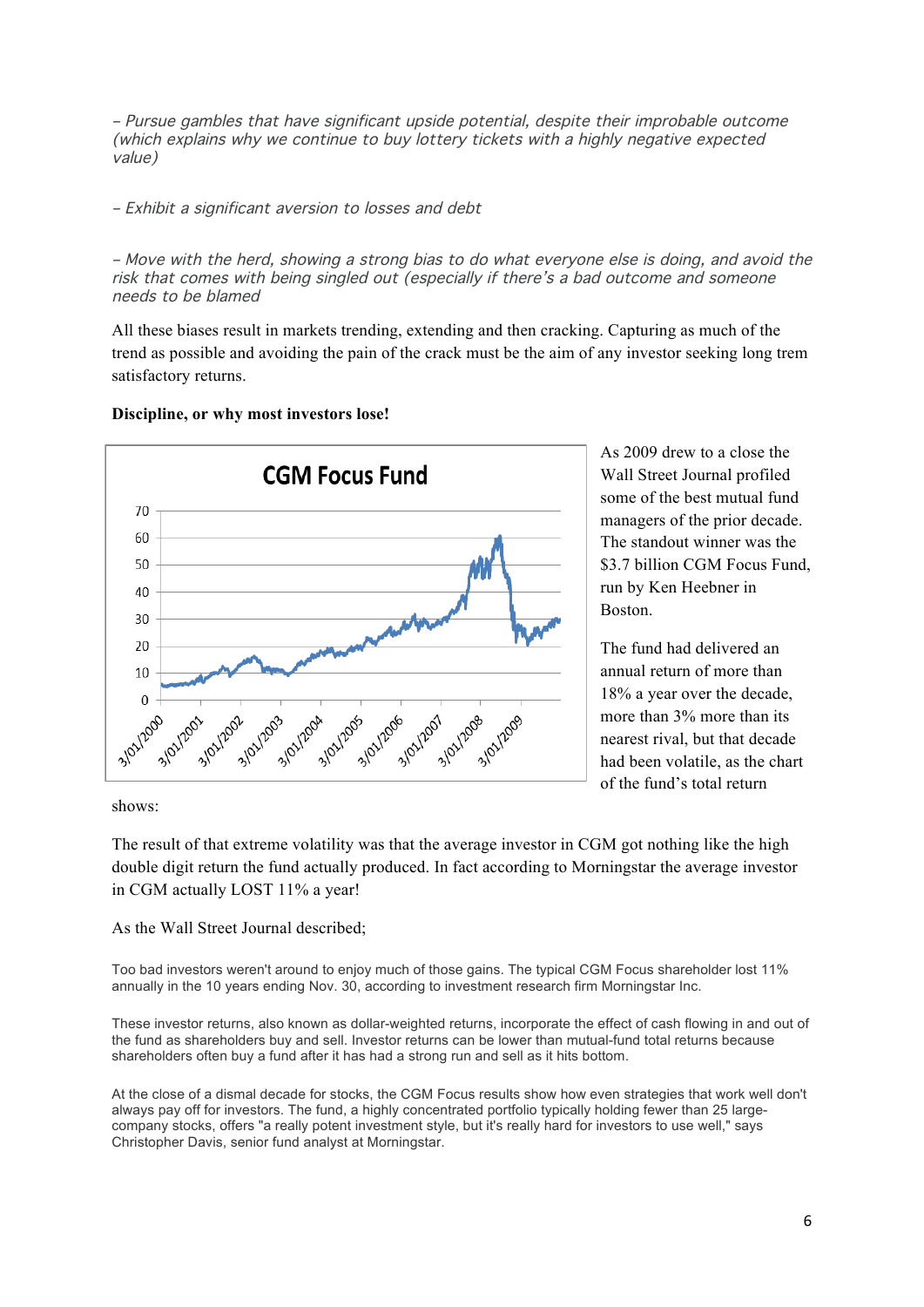The gap between CGM Focus's 10-year investor returns and total returns is among the worst of any fund tracked by Morningstar. The fund's hot-and-cold performance likely widened that gap. The fund surged 80% in 2007. Investors poured \$2.6 billion into CGM Focus the following year, only to see the fund sink 48%. Investors then yanked more than \$750 million from the fund in the first eleven months of 2009, though it is up about 11% for the year through Tuesday.

"A huge amount of money came in right when the performance of the fund was at a peak," says Mr. Heebner, the fund's manager since its 1997 launch. "I don't know what to say about that. We don't have any control over what investors do."

Ken Heebner is right, he had no control over what investors do, and it is a sad fact that the vast majority of investors chase, and want a piece of, whatever HAS been hot. This always leads to disappointment and clear stems from those behavioural biases outlined above. In order to overcome those biases all successful investors are disciplined, and importantly remain disciplined even when whatever discipline they utilise is producing lesser results than something else that is HOT. The STA approach that I outline in detail in **Investing: The Expectations Game** is just one form of discipline that any investor could easily factor into their approach. The chart below shows the effect of overlaying the STA approach on Mr Heebner's fund through the decade described by the Wall Street Journal.



Utilising the STA approach an investor was invested in the CGM Focus fund two thirds of the time, the balnce of the time the investor would have been in the STA fixed income portfolio. Far from actively switching between the two funds the STA investor only made 16 switches over the decade, on average a trade every 7.5 months. Clearly over the decade the STA approach delivered superior and importantly less volatile returns but for much of the decade the STA approach lagged the fund itself. No approach is only going to give an investor all of the good but none of the bad, but a disciplined approach that avoids the worst of the drawdowns and captures much of the upside is clearly superior to the result achieved by most investors who only got involved when the fund got hot.

## **Update on the All Season STA**

Last October I presented the 'All Season STA Portfolio' compared to its constituent parts as shown in the chart below. It is obvious that the majority of the underlying elements of the portfolio have been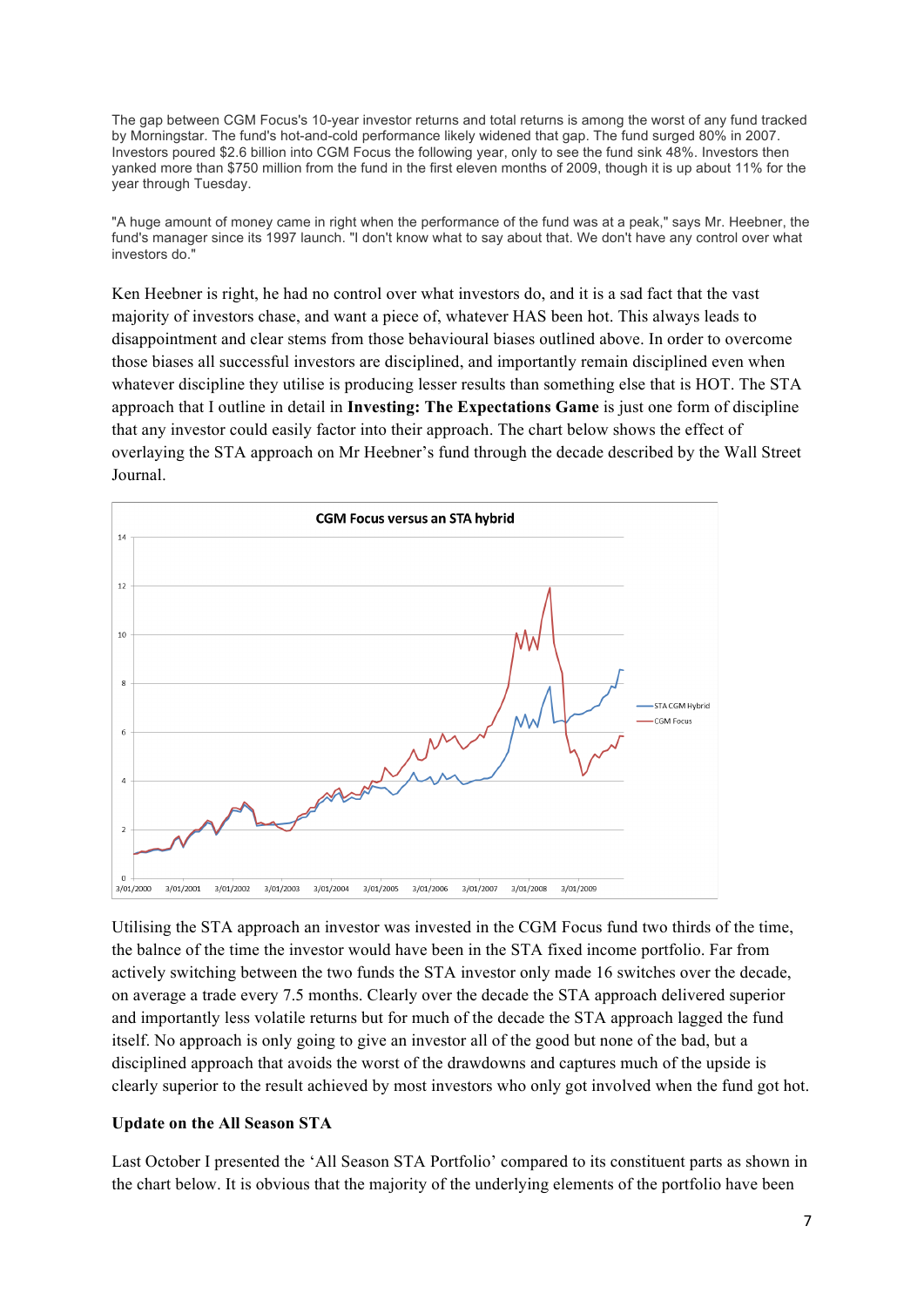far more volatile than the portfolio and that over the entire history available none of those elements has done better than the portfolio. From a behavioural perspective the STA approach forces an investor to do things that are by definition different to that which the majority are doing. This is obviously uncomfortable at times but comfort and success rarely go hand in hand when investing.



The performance of the STA All Season portfolio can now be updated, including the convertible bond fund in the fixed income calculation that I discussed last month.



The STA All Season Portfolio is currently 37% invested in fixed income which is equally split between converts and high yield, there is no exposure to intermediate treasuries currently. The portfolio has no exposure to either gold or emerging markets and is half weighted to international developed markets which it has been largely unexposed to for much of the last eighteen months. It has been back in natural resources for the last ten months and remains fully exposed to the S&P500, a position that has remained largely unchanged since 2011. Over the last twelve months the STA All Season Portfolio has returned 9.4%, over the last five years it has returned 36.5% and its compound annual growth rate since 2004 has been 11.3%

## **Conclusions**

I concluded last month's Strategy Thoughts with the following;